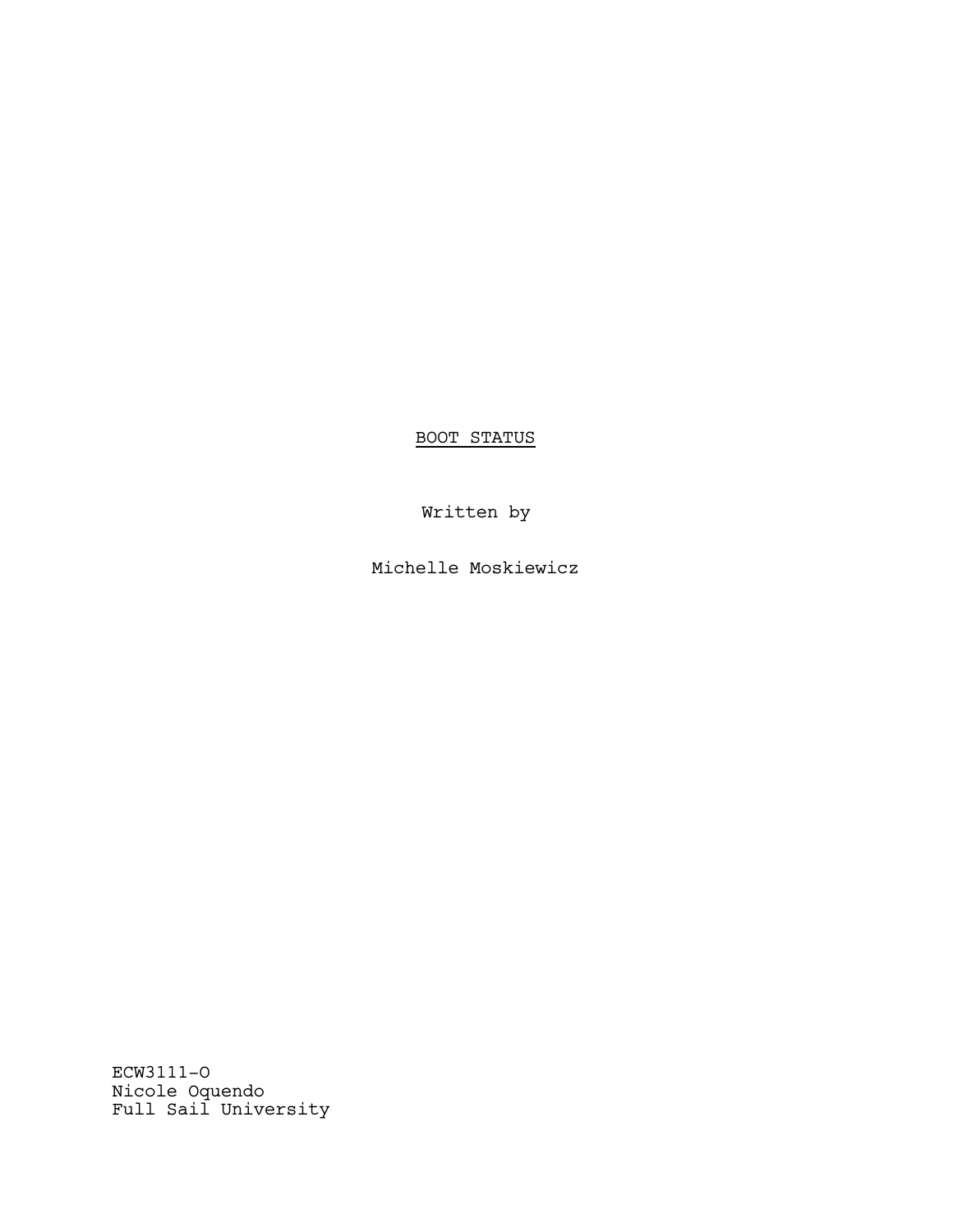EXT. HELMAND PROVINCE - AIRFIELD - DAY

MARINES wearing tan MARPAT exit a C-130 loaded with packs onto an airfield tarmac. The sun beats down. Heat comes up in waves from the sand around them. Dust swirls in the air.

LANCE CORPORAL DORTON, 19, baby-faced, tall, tennis player build, glasses, quickens his pace to catch up to another Marine.

> LCPL DORTON What are we doing now, Sergeant?

SERGEANT PENA, average build, mid 20's, looks over to him while he continues to walk.

> SGT PENA We drop our shit off at the cans and head to the hangar to unload the gear and check out the birds.

LCpl Dorton looks across the tarmac and uses the back of his hand to wipe sweat from his brow.

> LCPL DORTON Pretty hot, isn't it?

Another Marine pushes the pack on LCpl Dorton's back, throwing him off balance. It is CORPORAL JOHNSON, early 20's, stocky, a look of permanent indignation on his face.

> CPL JOHNSON Of course it's hot, Boot. We're in the desert. What the hell did you expect?

LCPL DORTON Sorry, Corporal.

CPL JOHNSON I swear, you new guys get dumber and dumber every day.

SGT PENA Can you both just shut up? I'm sweating my balls off and we still have to work today.

CPL JOHNSON Aye, Sergeant. LCPL DORTON Aye, Sergeant.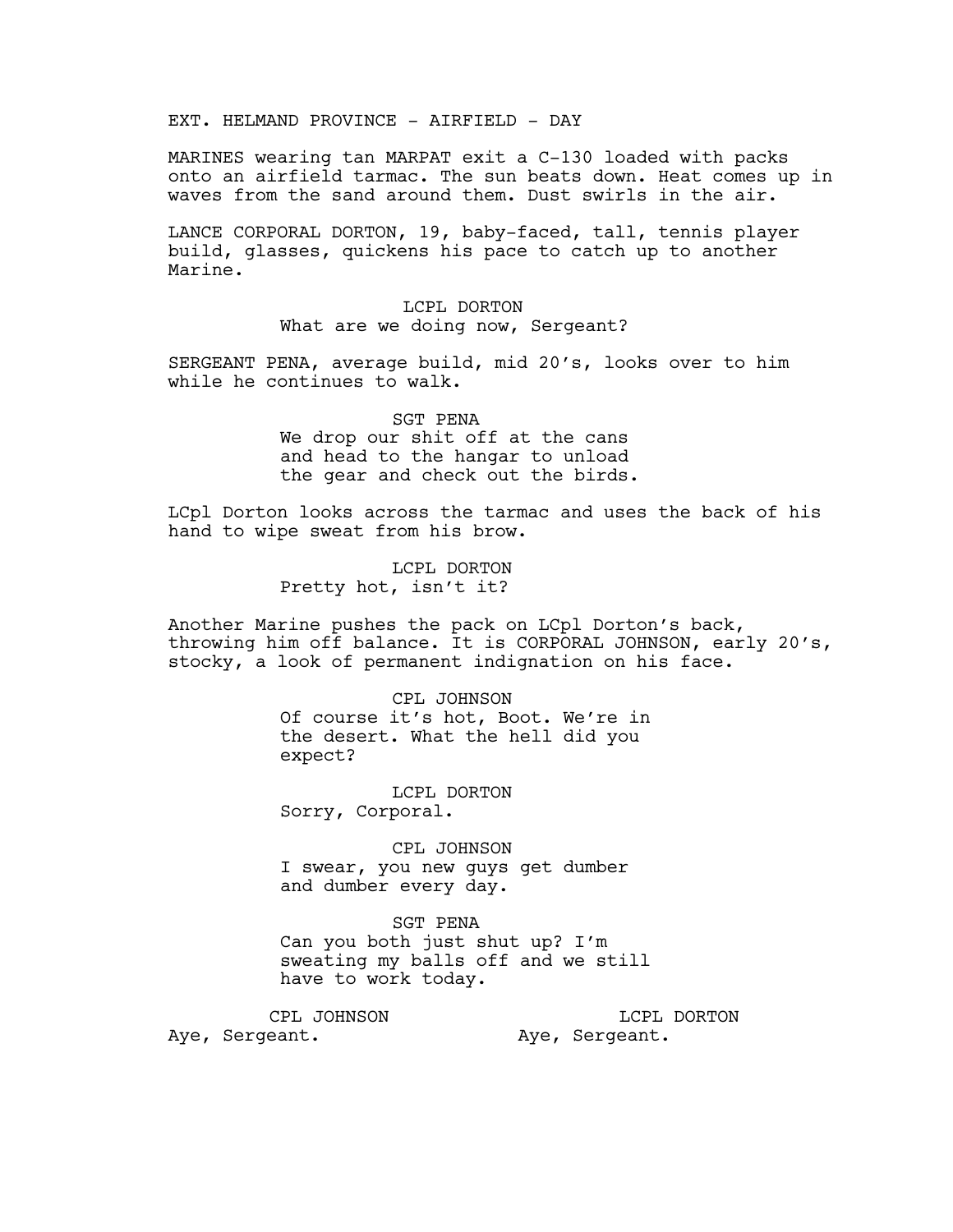INT. HANGAR - SEAT SHOP TENT - LATER

The tent is lined with makeshift desks and tool boxes. A thin layer of dust and sand cover everything inside. Seven Marines with their Flak Jackets and Kevlars sit around holding their M-16 rifles as they wait.

LCpl Dorton is sitting on the floor of the tent with his back against the leg of a desk. Beside him sits LANCE CORPORAL SKI, early 20's, fit, and a kind smile.

> LCPL DORTON When do you think Corporal Johnson will stop calling us "boots"? We're deployed now.

> LCPL SKI Who knows? The guy's a dick, man. I don't see why you let it get to you so much.

## LCPL DORTON

I'm not.

LCpl Ski smirks and rubs his knuckles on LCpl Dorton's Kevlar. Sgt Pena walks into the tent just as LCpl Dorton pulls LCpl Ski's Kevlar down over his face and punches him in the arm.

> SGT PENA Can you two chill with the grab-ass long enough for me to pass word or do I need to wait on you?

LCPL DORTON No, Sergeant.

LCPL SKI Sorry about that, Sergeant.

Sgt Pena looks around the tent at his Marines.

SGT PENA Alright, so 07 came in with a forward bay light and 11 has an ECS pressure surge gripe. Day crew, that's where we're at, night crew get back to the cans and get some sleep. I'll see you later.

Four Marines stand and head out of the tent. LCpl Dorton, LCpl Ski, Cpl Johnson, and Sgt Pena remain.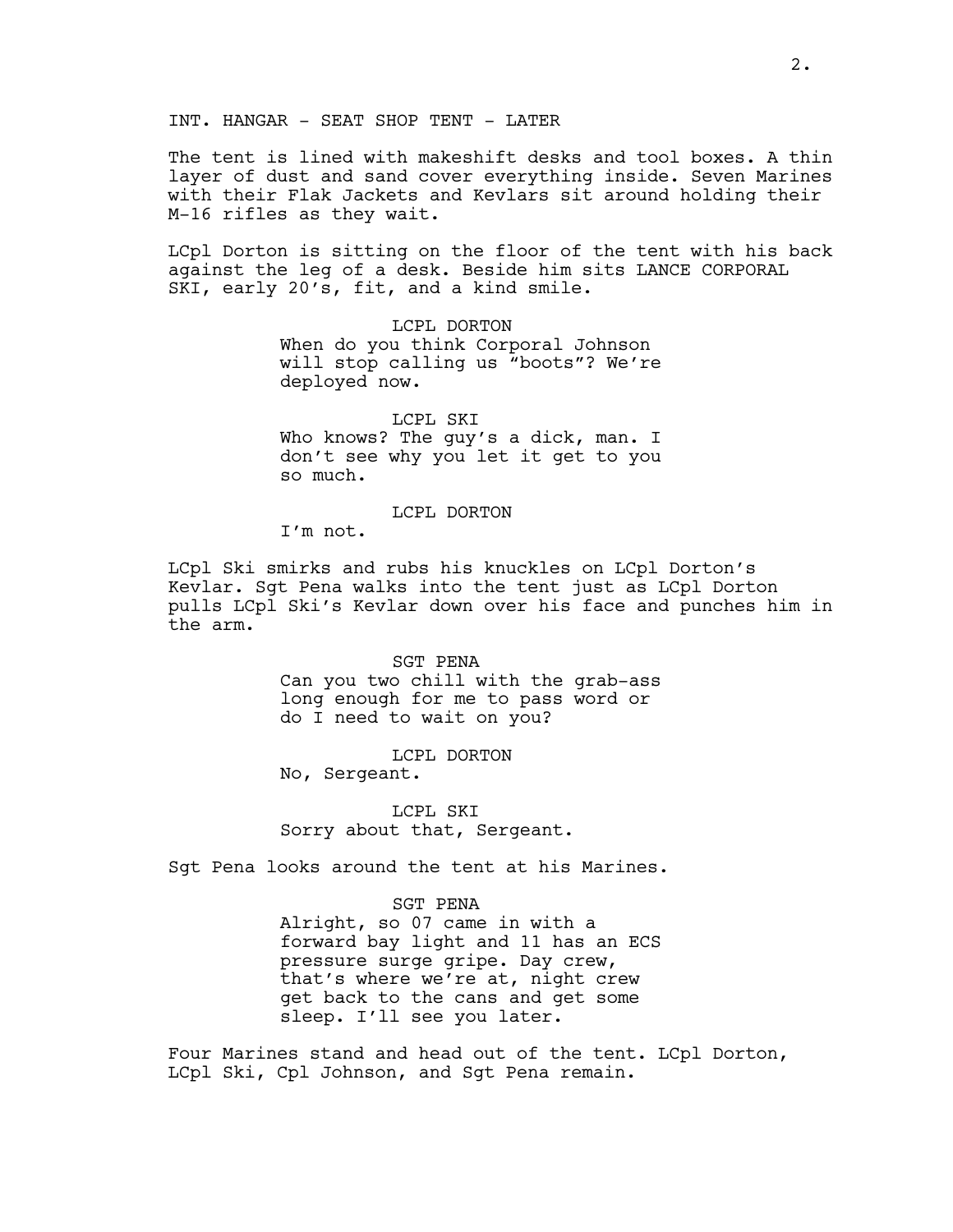Sgt Pena smiles.

SGT PENA Not quite yet, Ski. Johnson and I have something special for you and Dorton with this being your first deployment and all.

LCpl Ski and LCpl Dorton look at each other, confused. A set of clippers begin BUZZING from behind Cpl Johnson. Cpl Johnson grabs LCpl Dorton by the shoulders and sets him down into an office chair, roughly massaging his shoulders.

> CPL JOHNSON (chuckling) Don't worry, Boot. I'm much sweeter than the guys on Parris Island.

EXT. TARMAC - HARRIER 07 - LATER

LCpl Dorton and LCpl Ski sit on top of the Harrier near the cockpit. Both are wearing sweat stained tan coveralls, beads of sweat are dripping down their faces. Their hair is now shaved nearly bald.

LCpl Dorton rubs what is left of his dark stubble.

LCPL DORTON Fuck. Now my neck is itching. They could have at least waited until the end of our shift so we could go shower.

LCpl Ski looks up at him.

LCPL SKI I don't know, I kind of like it. It brings out your cheekbones. The Wookies are going to be all over you.

LCpl Ski winks at him. LCpl Dorton rolls his eyes.

LCPL DORTON Do I need to stay up tonight to make sure you don't try sneaking in my rack?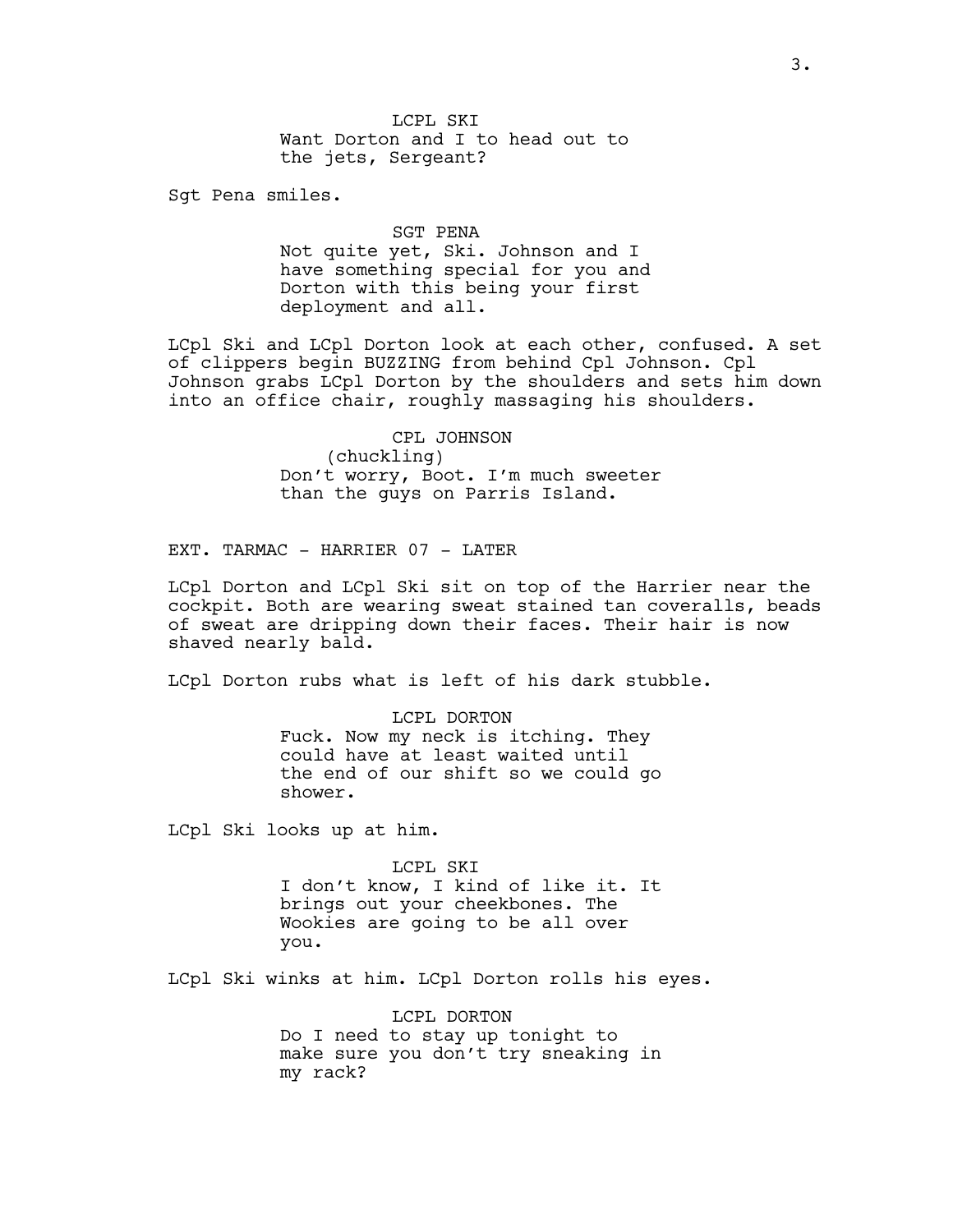LCPL SKI Damn, you might. But I'm warning you, I'm a little spoon.

INT. HANGAR - SEAT SHOP TENT - WEEKS LATER - EVENING

Day Crew Marines are wrapping up the work and talking to Night Crew.

> LCPL DORTON Hey Sergeant, you mind if I hit the port-o-john before we head back?

> > SGT PENA

Go for it.

CPL JOHNSON I'll go with you Boot, I shouldn't have eaten those eggs earlier.

LCpl Dorton and Cpl Johnson exit.

EXT. PORT-O-JOHNS - MOMENTS LATER

The sun is setting. Three Port-O-Johns lined up in a row. Two show occupied.

> CPL JOHNSON Hey, Boot! You got any hand sanitizer on you?

LCPL DORTON Uh, no Corporal. I've got some at the shop though?

CPL JOHNSON Good. This thing is disgusting.

A SIREN blares from the PA SYSTEM, and a robotic, English accented voice comes out of the speakers.

> PA SYSTEM Rock-et Att-ack. Rock-et Att-ack.

LCpl Dorton runs out of the Port-O-John with his trousers still down around his ankles. A loud, whirring sound can be heard from somewhere over the base.

> LCPL DORTON (yelling) We're getting attacked!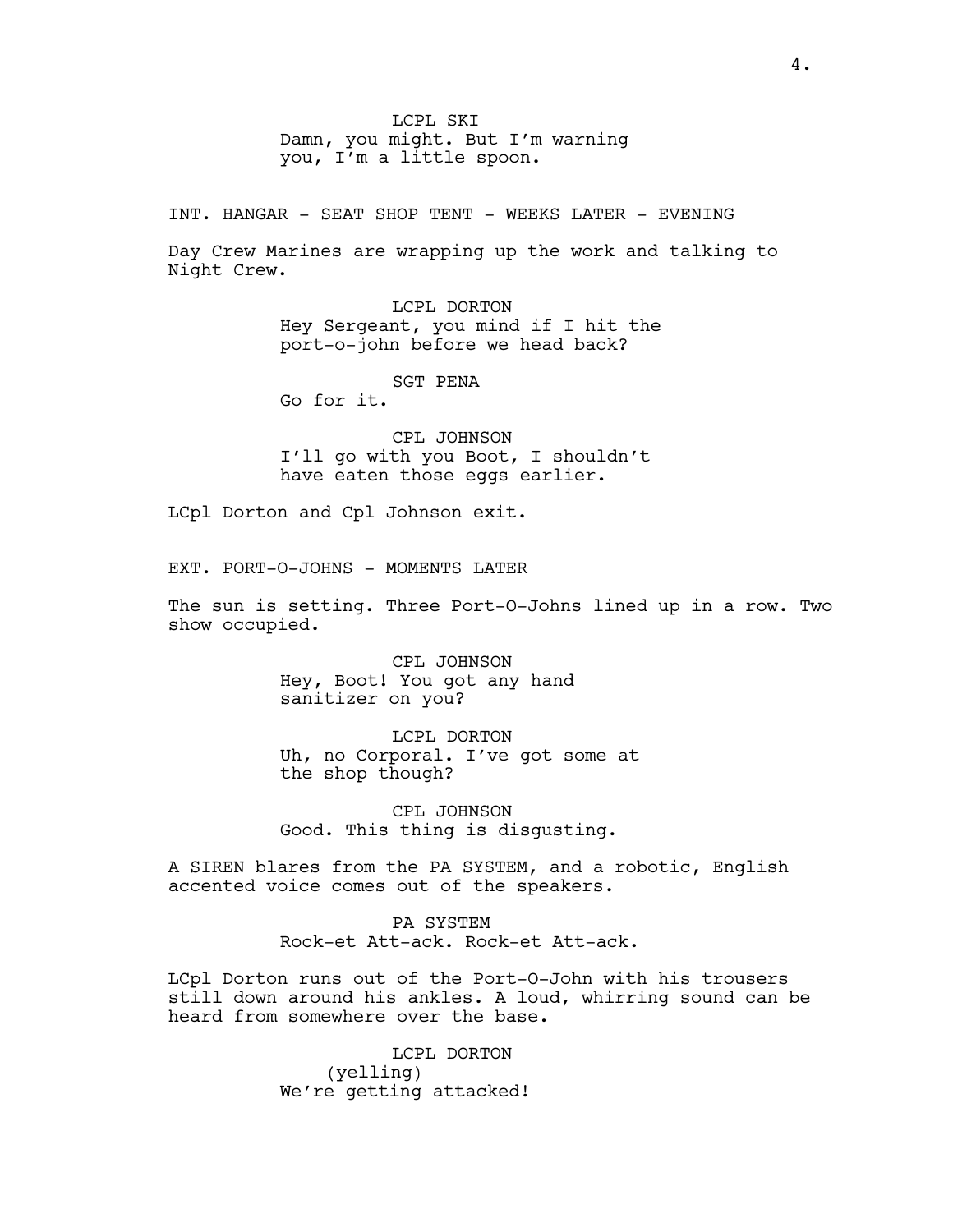LCpl Dorton brings his rifle to his shoulder and aims at the sky. Cpl Johnson grabs the hand-guards of the rifle and pulls it away from LCpl Dorton's shoulder before shoving him to the ground.

Two BOOMS are heard from a distance. LCpl Dorton makes an awkward attempt to stand back up. Cpl Johnson pulls backward on LCpl Dorton's trousers that are still around his ankles. LCpl Dorton falls.

> CPL JOHNSON Stay down idiot!

PA SYSTEM Rock-et Att-ack. Rock-et Att-ack.

Cpl Johnson low crawls up to LCpl Dorton.

LCPL DORTON Shouldn't we be doing something?

CPL JOHNSON This happens all the time. Those idiots couldn't hit the broad side of a barn.

Cpl Johnson looks behind them.

CPL JOHNSON (CONT'D) Pull up your damn pants, dude.

INT. HANGAR - SEAT SHOP TENT - LATER

Marines are all talking. Cpl Johnson and LCpl Dorton enter. Everyone goes quiet.

> SGT PENA You guys good?

CPL JOHNSON Yeah, except Rambo here thought he was going to fight off rockets single-handedly.

SGT PENA

What?

CPL JOHNSON Oh, didn't you know?

Cpl Johnson claps his arm around LCpl Dorton and smiles.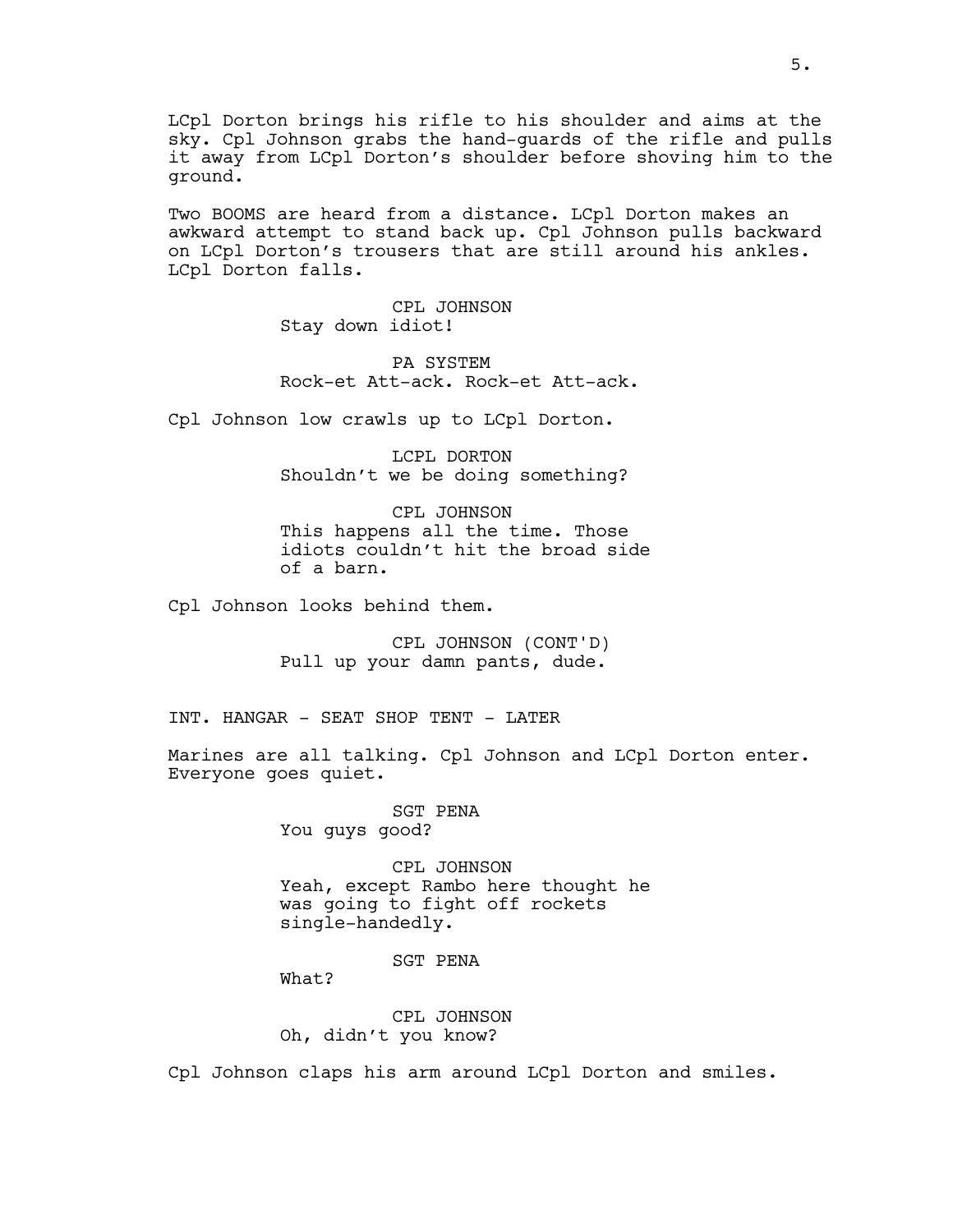CPL JOHNSON (CONT'D) Dorton's trying to be a god-damn war hero. So we're in the head doing our business, right? And the sirens go off.

LCpl Dorton covers his face with his hands.

CPL JOHNSON (CONT'D) Dorton here busts out of the shitter with his pants still around his ankles and his rifle up like he's about to fight the entire Taliban.

The other Marines laugh. They slap LCpl Dorton's shoulder. Sgt Pena shakes his head, but laughs.

EXT. HANGAR - NIGHT

LCpl Dorton, LCpl Ski, Cpl Johnson, and Sgt Pena are walking out. LCpl Dorton catches up with Cpl Johnson.

> LCPL DORTON Hey Corporal. I wanted to say thanks for saving my ass earlier.

CPL JOHNSON It's nothing Dorton.

LCPL DORTON Dorton? Not Boot?

CPL JOHNSON Listen, kid. You thought you were straight up going to charge out of there and take out some rockets with your M-16. You might be dumb, but you're good.

They both stand in silence.

SGT PENA You two lovebirds coming or not?

CPL JOHNSON Yeah, we're coming. Had to make sure the Boot wasn't going to go charging off into the night after terrorists! (to Dorton) Come on, Rambo.